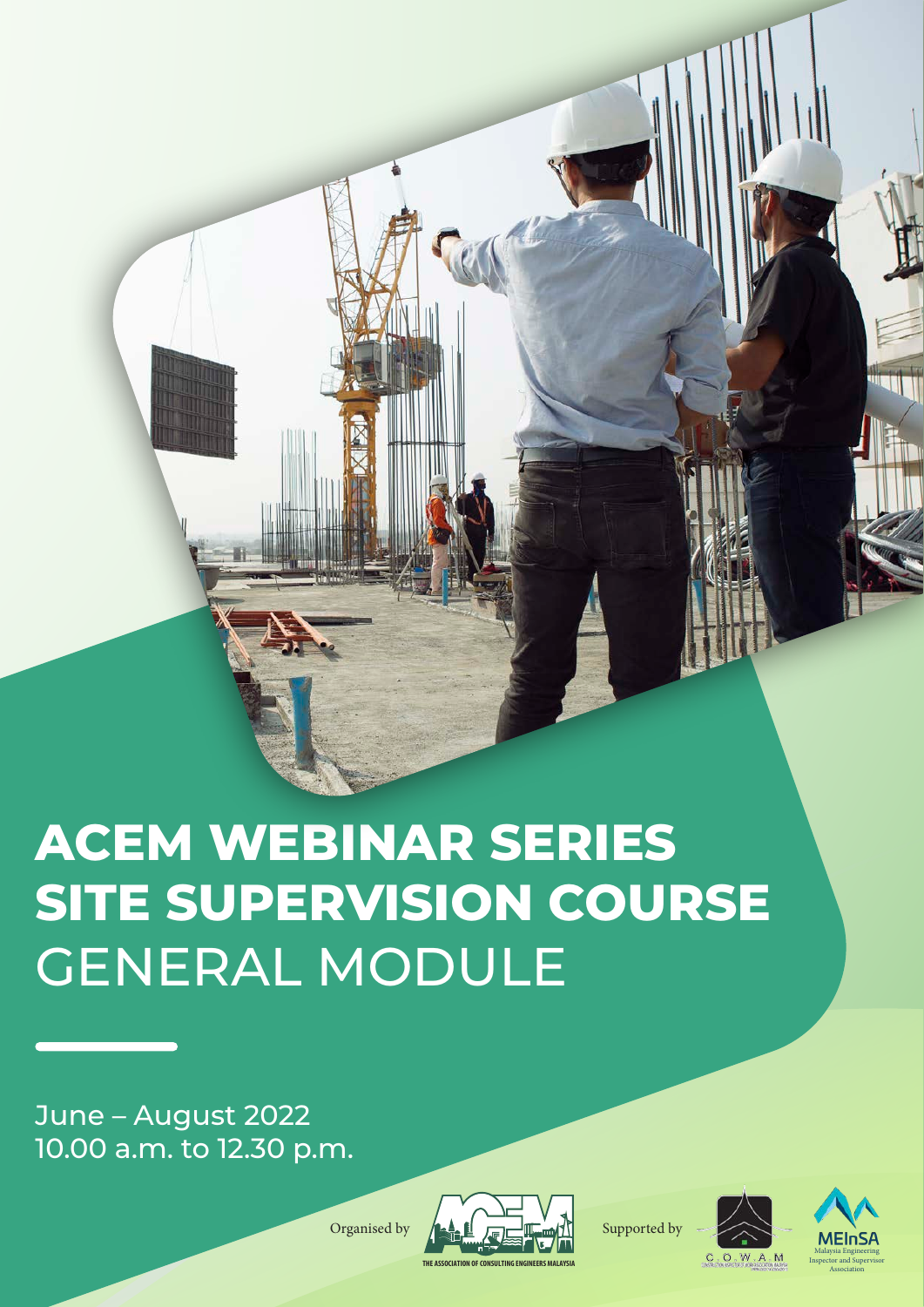# **ACEM SITE SUPERVISION COURSE**

ACEM is conducting a series of **Site Supervision Courses** designed to provide the **Graduate Engineers, Engineering Technologists and Inspector of Works (IOW)** with the necessary practical knowledge and information related to good engineering practice in the site supervision using proper procedures and reporting to meet the approved design, drawings and specification.

The overall programme consists of **General** and **Discipline Modules** corresponding to the disciplines registered with the Board of Engineers Malaysia (BEM).

The three (3) programmes for the **Discipline Modules** are as follows:

- (a) Civil & Structural
- (b) Mechanical
- (c) Electrical

Participants are encouraged to attend the **General Module** and **one of the Discipline Modules** as per their registration with BEM to have a complete and comprehensive knowledge regarding site supervision. All the above courses shall be conducted as a series of webinars consisting of **lecture** and **Q&A**, to facilitate affordable on-line courses.

# **DISCIPLINE : GENERAL MODULE**

# The general module is divided in **four (4) webinars** conducted in June to August 2022 as per course contents shown in the table.

#### **Webinar Dates Schedule**

Webinar G1 – 25 June 2022 Webinar G2 – 2 July 2022 Webinar G3 – 23 July 2022 Webinar G4 – 6 August 2022

### **Webinar Time Schedule**

10.00 a.m. to 12.30 p.m. (Malaysian time)

#### **Language**

English will be used for the course and course material.

#### **Continuing Professional Development (CPD)**

Each webinar shall be eligible for 2 CPD Hours for Registered Persons with BEM.

#### **Webinar G1**

- $\boldsymbol{\checkmark}$  Accidents & Fatal Injuries
- $\vee$  By-laws and regulations
- ✔ Contract Arrangement

#### **Webinar G2**

- ✔ IOW's Roles & Responsibilities
- ✔ OSHCIM Guidelines
- ✔ Future Supervision

#### **Webinar G3**

- $\vee$  General responsibility
- ✔ Safety & Environmental Aspects
- ✔ Site Records & Progress Reporting
- $\vee$  Certification/Payment & V.O. management

#### **Webinar G4**

- ✔ Testing & Commissioning
- ✔ Certificate of Practical Completion/Defect List
- ✔ CCC/SPKL
- $\vee$  Retention Sums & Final **Accounts**

# **REGISTRATION FEE (per webinar)**

Please click link **https://kliksini.my/mklan** or **scan QR code** for **ONLINE**

ACEM member firms / COWAM & MEInSA members **RM 20.00** Non-members **RM 50.00** FACE members **USD 10.00**

**REGISTRATION** for the webinars.



Page 1